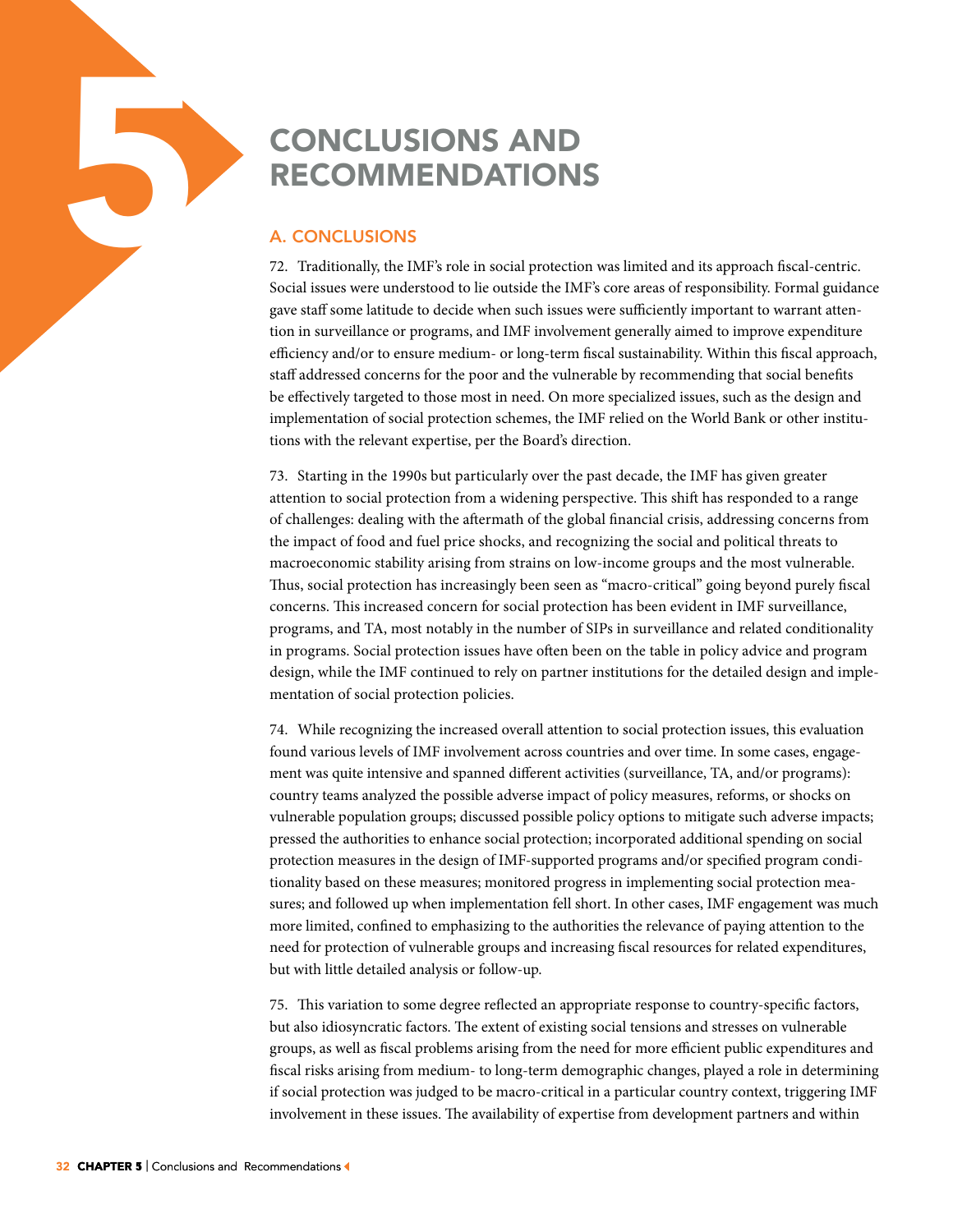the country itself also affected the extent of IMF involvement. However, idiosyncratic factors seem also to have played a part, particularly in the context of surveillance, as staff had different views as to what kind of work they were expected to do in this area and on the IMF's role in social protection, and had varying degrees of expertise and interest in these issues. Thus, attention to social protection sometimes shifted over time with changes in country team members as well as country circumstances.

76. In the program context, the IMF almost always took account of social protection concerns but efforts to mitigate potential adverse effects of program measures on the most vulnerable had mixed success in implementation. The most effective implementation outcomes were in cases where the IMF lent its support to a package of measures that the authorities themselves had developed (often with the assistance of the World Bank or other partners) to shield the vulnerable; but this was clearly not a variable within the IMF's control. Particularly challenging for the IMF were situations where existing social protection systems were not well developed to start with or where political resistance was high and/or implementation capacity was low. In some cases, program conditions to maintain or increase social protection expenditures were not well received by country authorities who viewed such requirements as an additional constraint on their already limited degrees of freedom to meet fiscal targets. In some cases, it took much longer than anticipated to build needed institutional capacity, e.g., for well-targeted transfer programs. The nationally defined social and other priority spending floors required in IMF-supported LIC programs were often too broad or insufficiently specific to be very useful in protecting critical spending for social protection.

77. In surveillance, as the IMF moved beyond the fiscal-centric approach to reflect broader considerations for addressing social protection, its policy advice was of varying depth. To be sure, the increasing number of SIPs on social protection sometimes contained excellent analysis. However, at other times, it seemed that attention to social protection devolved into a box-ticking exercise as staff tried to pay due attention to an increasingly broad range of policy issues. Staff often relied on a mechanical benchmarking of social expenditures (e.g., against OECD averages), or citing IMF cross-country research on income inequality and growth performance, without substantial analysis or explanation to make a solid link to policy recommendations on social protection. Many country authorities interviewed for this evaluation indicated that the IMF's recommendations on social protection often did not reflect sufficient

knowledge of local conditions or their specific cultural norms and societal preferences.

78. The IMF's preference for targeting social protection to those most in need was broadly in line with the World Bank's approach during the evaluation period, which made for generally good cooperation between the two institutions. The evaluation found an effective division of labor between the Fund and the Bank. The Bank had the lead in the design and implementation of social protection schemes, and the Fund provided valuable support by highlighting the need for such measures at Finance Ministries and helping authorities identify space in fiscal programs to ensure that fiscal sustainability was not compromised.

79. However, the targeting approach meshed less well with the rights-based approach to social protection espoused by UN agencies including the ILO. This difference in viewpoints rooted in different mandates of and different legal frameworks applying to the respective institutions—posed a challenge to the IMF's attempts at institutional-level collaboration with the ILO and UNICEF. To those promoting the rights-based approach, the IMF as an institution often came across as dismissive of the approach and uncooperative. At the end of the evaluation timeframe, as part of its undertakings on the SDGs, the World Bank joined the ILO in support of universal social protection, which could lead to complications for Bank-Fund collaboration going ahead depending on how this commitment is implemented at the Bank. Moreover, the IMF's endorsement of the SDGs has raised questions about consistency with its continued support for targeted (means-tested) social protection schemes.

80. The IMF's external communications tried to emphasize the Fund's "human face," but this created heightened expectations among external stakeholders regarding the IMF's role in social protection that were sometimes disappointed. Against such expectations, some external commentators concluded that the IMF's claims regarding its increasing attention to social protection often were not matched by the level or intensity of its efforts on the ground. This may have reduced recognition of the greater efforts the IMF has made to enhance its involvement in social protection over the past decade.

## B. RECOMMENDATIONS

81. Looking forward, concerns about inequality, social and political stability, the impact of trade, immigration, and new technologies on vulnerable groups, and the consequences of aging populations seem likely to keep social protection issues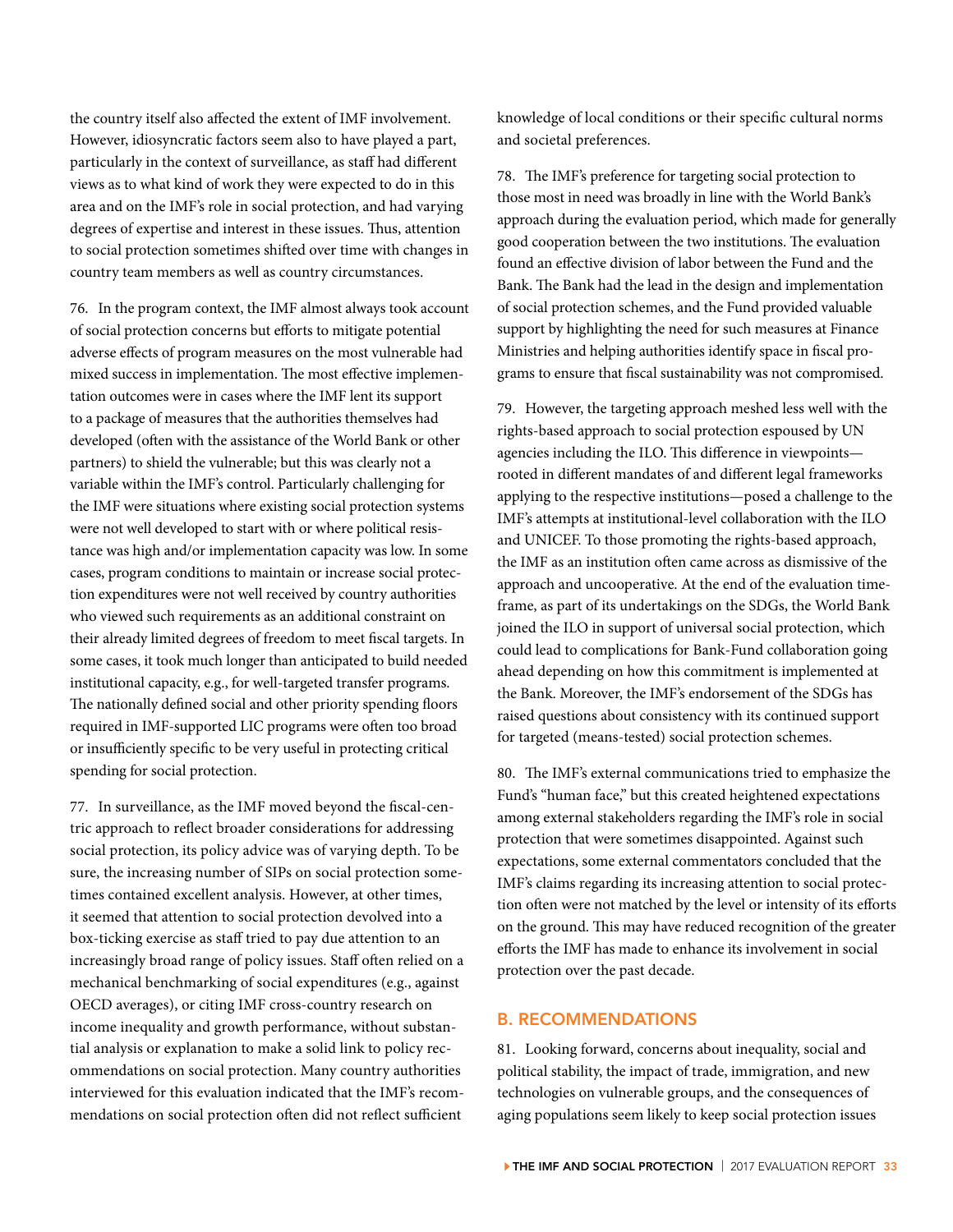high on the global policy agenda. This evaluation concludes with a number of recommendations to further enhance the IMF's effectiveness in this area.

**Recommendation 1:** The IMF should establish a clear strategic framework to guide its involvement in social protection among multiple competing priorities.

82. The Executive Board should endorse a clear strategy setting the scope, objectives, and boundaries of IMF engagement in social protection. Board endorsement of a strategy for the IMF's role in social protection would be an important signal to staff to guide priorities at a moment when many new institutional initiatives are being raised as potentially "macro-critical" and deserving attention. Without such clarity, staff risk losing focus in their country work and the IMF risks appearing inconsistent in its policy advice or insensitive to local conditions.

83. To support the discussion, staff should prepare a paper laying out the overarching issues for the Board's consideration. The purpose would be to reach an institutional view endorsed by the Board setting out the scope, boundaries, and objectives of IMF engagement in social protection that would serve to guide staff 's operational work and dialogue with country authorities.

84. Key issues would include the following:

- The definition/scope of social protection relevant for the *IMF.* The first step would be to adopt a common understanding and usage of the term "social protection" within the IMF. This would eliminate the variety of terminology that now exists as well as assist in determining which policy areas fall under the rubric and which do not. In turn, this would provide clarity and transparency for internal and external discourse.
- The objective(s) of IMF involvement in social protection. That there are instances where the IMF should be involved in social protection is beyond doubt. However, while macro-criticality has been the operative criterion for determining IMF engagement on structural policy issues, it remains a somewhat nebulous standard that does not provide a clear working guide for when the IMF should or should not become involved in social protection. Staff need clearer strategic direction on how to identify those instances where social protection should be prioritized among multiple competing potentially macro-critical issues, and where it can

be given less attention. A relatively narrow approach would be to focus on two well-established (macroeconomic) objectives of IMF involvement: to ensure that a country's social protection policies are efficient and fiscally sustainable and to mitigate short-run adverse effects of IMF-supported adjustment programs on vulnerable groups that could erode public support for the programs. A broader approach would be to provide advice on policies to support vulnerable and lowincome groups where concerns about social and political strains and inequality are judged to be material risks to economic growth and stability. A central challenge would be to assess when IMF involvement on this broader scale should be given priority, taking account of local conditions and preferences and limits on staff resources and expertise.

The boundaries of IMF involvement in social protection. A central issue to address is the appropriate boundaries of IMF involvement in social protection, including to consider how the Fund's work in this area fits within its legal framework. Social protection is a multi-dimensional issue, where the social and political dimensions are just as, if not more, important than the macroeconomic dimension. Questions to consider include: to what extent should IMF advice be guided or constrained by domestic social and political preferences? To what extent should the IMF embrace an overarching aspiration such as "universal social protection"? Should the IMF address social protection issues in the absence of an obvious or foreseeable fiscal/macroeconomic problem, for example, should staff be expected to advise countries on the size of the social welfare system or to assess the social sustainability of a country's public pension system (including questions of interand intra-generational equity) in the absence of fiscal sustainability concerns? Clarifying the boundaries of IMF involvement in social protection would facilitate the setting of appropriate expectations—internally and externally—as to what the IMF will and will not be accountable for, and it would allow staff to better focus their efforts in this area.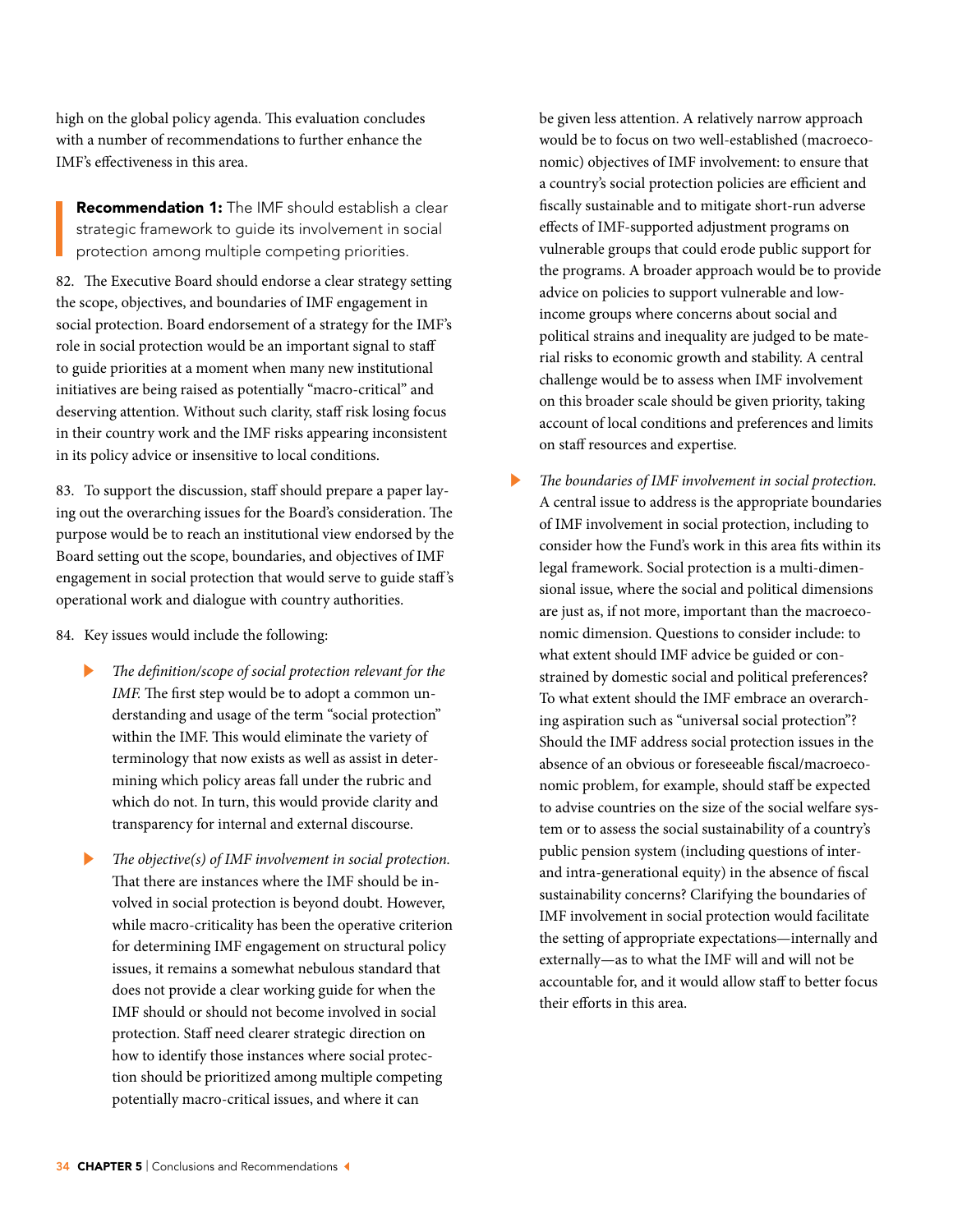**Recommendation 2:** When social protection is determined to be a macro-critical priority under the strategic framework, the IMF should provide tailored policy advice based on in-depth analysis of the particular country situation. The advice would draw on work by development partners or country authorities where available, but in its absence, the necessary analysis may need to be undertaken in-house.

85. Given the extent to which the nature and scope of social protection vary across the membership, the IMF's advice on social protection issues must necessarily be based on country-specific analysis. For example, if reducing income inequality is identified as a macro-critical objective, the analysis should show, in the context of the country concerned, how the social protection system has contributed to inequality, how proposed social protection reforms might be expected to help, and whether there are more effective or less distortionary ways of achieving greater equity. Simply pointing out the risks to social stability of excessive inequality based on international experience is not sufficient to convince country authorities to embark on politically sensitive reforms. Similarly, listing examples from the rest of the world is of limited usefulness to countries seeking IMF advice on relevant reforms. A more coherent analysis tailored to country specifics is necessary if the IMF is to make a constructive contribution on social protection. And since reforms take time to put in place, such discussions should best take place in the surveillance context rather than in a program context in the midst of a crisis.

86. To the extent possible, advice on social protection should draw on work by development partners or by country authorities, but in-house expertise will sometimes be needed where social protection is judged to be a macro-critical priority. Institutions like the World Bank have much more experience and expertise on social protection and are often engaged on these issues in a given country context. Country authorities may have access to relevant data sets and will know well social, political, and legal constraints. However, there will be times when outside support will not be easily available on a timely basis, and the Fund will need to find the necessary resources in-house or to catalyze external partners to avoid the risk that macro-critical social protection issues are neglected in countries where they are judged to be a priority.

87. Resource implications of Recommendations 1 and 2 would need to be considered. Addressing social protection issues from a broader perspective and/or in greater depth in a significant

number of members would require expertise and experience well beyond what is currently available (or can be easily repurposed) in the Fund. A relatively "resource-lite" approach to social protection by the Fund would work best with full commitment and a compatible approach by partner institutions like the World Bank or the availability of own resources in the country concerned, neither of which may be taken for granted.

**Recommendation 3:** The IMF needs to find more realistic and effective approaches to program design and conditionality to ensure that adverse impacts of program measures on the most vulnerable are mitigated.

88. The next Conditionality Review should consider how program design and conditionality can be more effectively applied to mitigate the impact of adjustment on vulnerable groups. The present evaluation—pointing to the mixed implementation record of social protection policy measures in the face of capacity constraints and political obstacles—suggests the need for the IMF to be more realistic in assessing implementation constraints. Building on the recent Board paper on "social safeguards" in LIC programs (IMF, 2017b), the Review should also examine IMF-supported programs in EMEs and advanced economies, covering the full range of social protection policies, and suggest how program design and conditionality can more effectively fulfill the purpose of protecting vulnerable groups. The proposed guidance note for staff on social safeguards put forward in IMF (2017b) should include good practices for addressing social protection concerns not just in LIC programs but in Fund-supported programs across the membership.

Recommendation 4: In external communications, the IMF should realistically explain its approach to social protection issues, and what it can and cannot do in social protection, given its mandate and limited resources and expertise.

89. The IMF would be better placed to receive greater recognition for its genuine efforts to tackle social protection issues if it sets realistic expectations. The IMF should be clear on how its approach to social protection issues fits with its mandate and available resources, and how its emphasis on targeting meshes with the rights-based approach. Clear external communications of the objectives, scope, and boundaries of the IMF's involvement in social protection following the Board review recommended above will help to temper expectations of stakeholders and avoid reputational risk to the Fund.